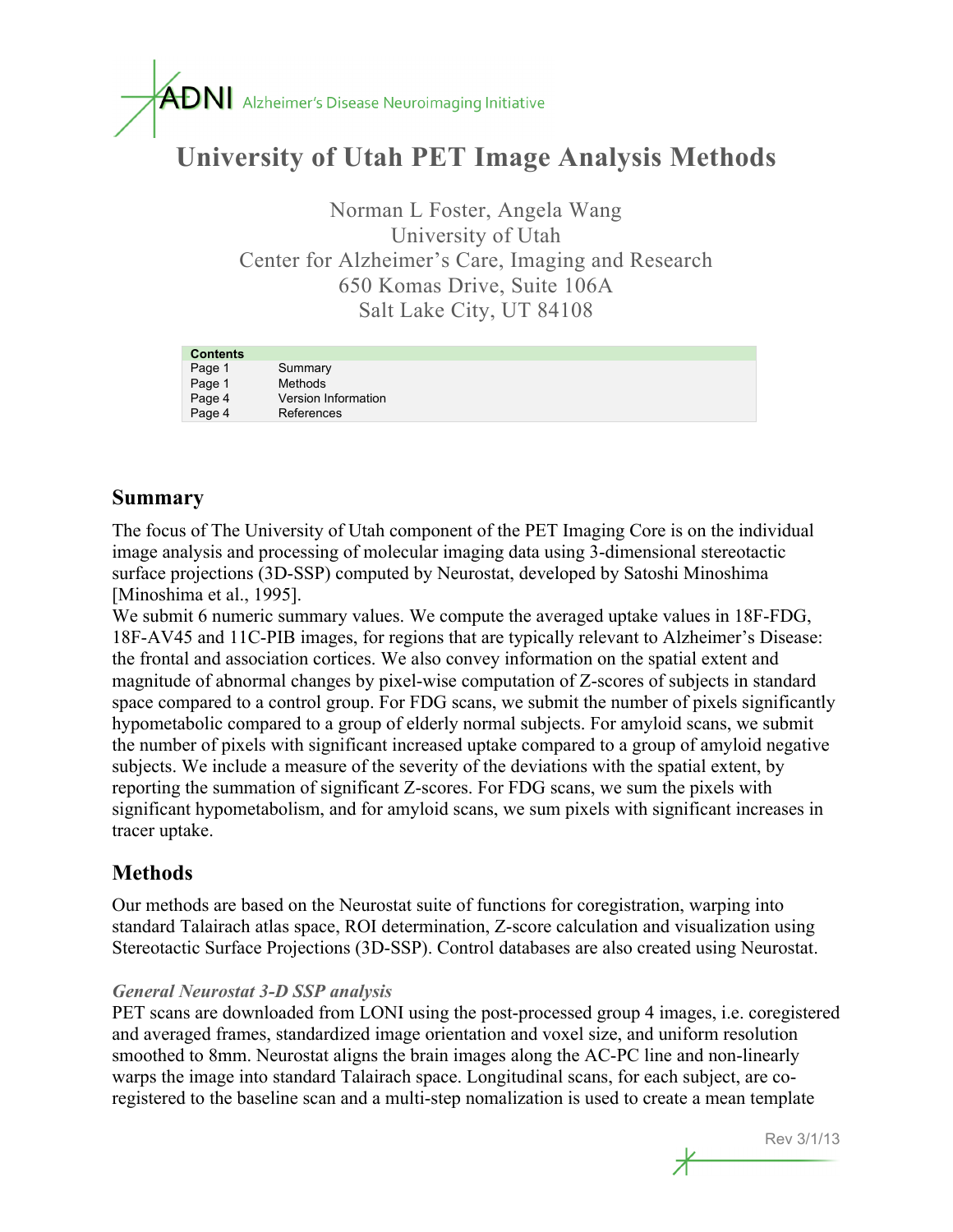## $\overline{ADN}$  Alzheimer's Disease Neuroimaging Initiative

that reduces the variability between the subject visits. A peak pixel template is created from the mean template and applied to intra-subject serial scans to produce surface projection maps, SSPs. Neurostat pre-defined brain regions in Talairach space are used to calculate the ROI regional values based on the SSP maps. Statistical Z-scores are calculated pixel-wise from a reference set of control subjects to create individual SSP Z-score maps showing the statistical significance of the subject pixel values.

#### *FDG-PET analysis*

FDG-PET scans are downloaded and processed as described above. The control subjects used for comparison are a group of cognitively normal elderly subjects ( $N=27$ , age=69.6 + 7.7 yrs) we routinely use in our clinical analysis. Regional values of glucose uptake are computed and normalized to the average pons value.

#### *AV45 and PIB PET analysis*

Amyloid PET scans are downloaded as described above. Control subjects are selected from the group of normal subjects at their initial amyloid imaging visit. Subjects that convert on subsequent visits are removed. In order to standardize the selection of amyloid negative subjects, we use an iterative outlier removal procedure (2). Outliers are eliminated based on individual regions consisting of: lateral and medial frontal, lateral and medial parietal, lateral and medial temporal, posterior cingulate, anterior cingulate, and occipital regions. Those that pass the selection process in all regions are used to form the core group of amyloid-negative control subjects.

Amyloid scans are co-registered to the FDG scan at the visit closest in time to the amyloid visit. The warping transformation into standard space is obtained from the FDG and is applied to the amyloid image to get it into Talairach space. Templates from the FDG analysis for selecting cortical and sub-cortical peak pixels are applied to the amyloid image in standard space. Thus, there is a direct correspondence between the pixels used to construct the surface maps and the pixels used to define regions for both FDG and amyloid scans.

In our investigative analysis of PIB scans we performed a cross-sectional processing. Selection of peak pixels for the PIB scan is based on the FDG template created at that visit. A PIBnegative control group ( $N=11$ , age=76.9  $\pm$ 6.0 yrs) was defined and used for comparison. We normalize to the cerebellar regional value.

AV45 images are normalized using both cerebellar and white matter values. Neurostat automatically defines the averaged cerebellar value. We create an amyloid-negative control group using cerebellar normalization  $(N=117, age=75.9+11.7$  yrs). White matter values are determined by sampling pixels from the amyloid image, in Talairach-space, starting at a much greater depth, thus bypassing the cortical ribbon. We use the Neurostat generated global value for the whole brain white matter value. We define a second amyloid-negative control group using white matter normalization ( $N=128$ , age=75.1 $\pm$ 13.1 yrs ).

#### *Numeric summary values*

The numeric summary values we submit are:

*i)* AVEREF average regional value of the reference region used for normalization. Neurostat automatically generates averaged values to 20 (right and left hemispheres) regional values, along with pons, global and cerebral cortex values. These regions are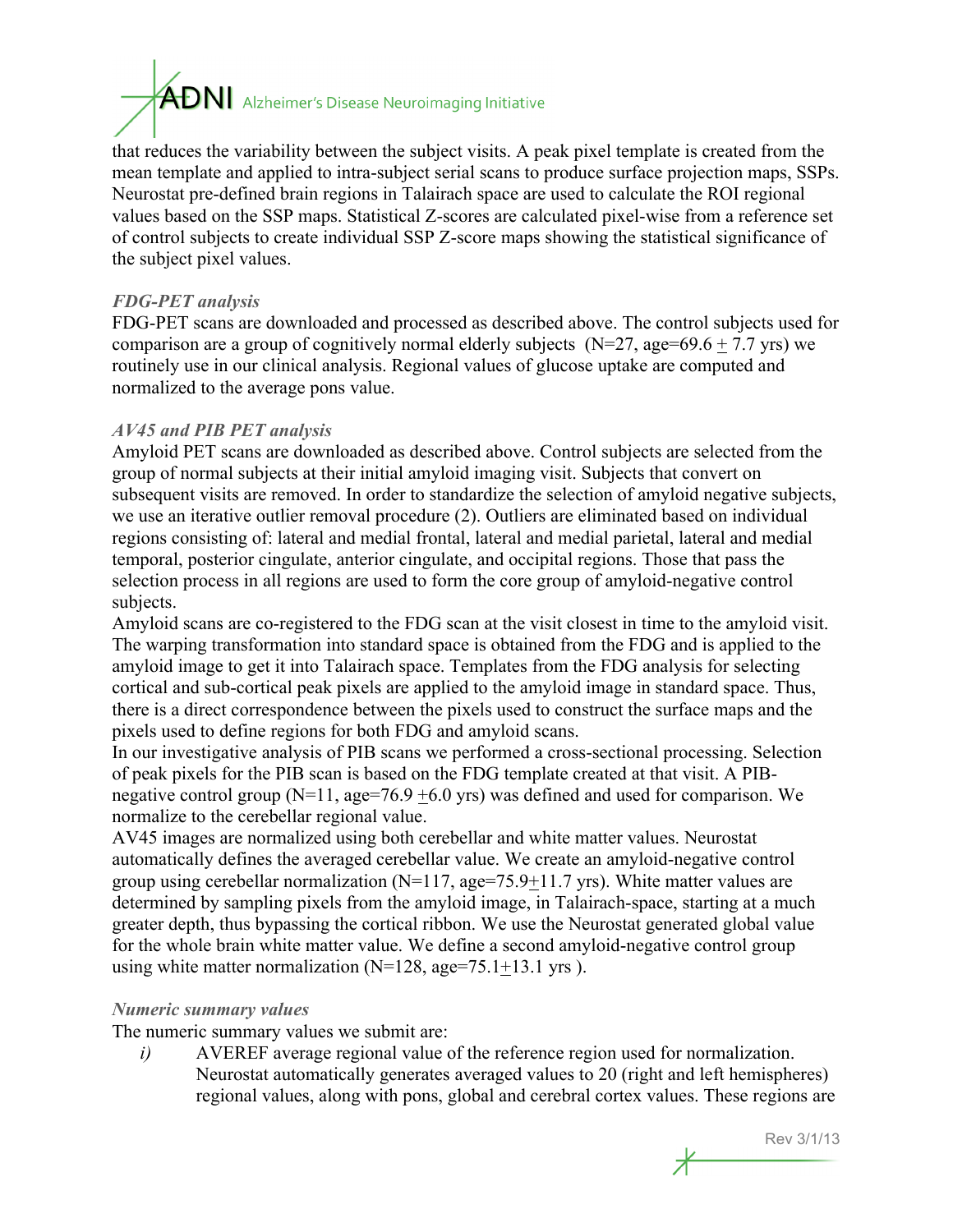determined from the Talairach atlas. For FDG we normalized to the pons reference

 $\textcolor{red}{\blacktriangle_{\textbf{DM}}}$  Alzheimer's Disease Neuroimaging Initiative

region. For PIB analysis, we normalized to the cerebellar region. For AV45 analysis, we are investigating the effects of using different target regions for normalization and we report both the cerebellar region and white matter normalization results.

- *ii)* AVEASSOC average regional association cortex value, consisting of both lateral and medial surfaces from frontal, temporal and parietal cortices
- *iii)* AVEFRONT average regional frontal cortex calculated from lateral and medial frontal value
- *iv)* X2SDSIGPXL number of pixels with Z-scores greater than or equal to 2 standard deviations and less than 3 standard deviations from control mean. For FDG scans these are the number of hypo-metabolic pixels, or the pixels with decreased CMRglc uptake compared with our control group. For the amyloid scans, this is the number of pixels with increased amyloid tracer SUVr, compared to the control group.
- *v)* X3SDSIGPXL number of pixels with Z-scores greater than or equal to 3 standard deviations from control mean. For FDG scans this is the number of hypo-metabolic pixels, and for the amyloid scans, this is the number of pixels with increased amyloid uptake.
- *vi)* SUMZ2 sum of pixel Z-scores greater than or equal to 2 standard deviations. For FDG scans these are derived from the hypo-metabolic pixels, and for the amyloid scans, these are from pixels with increased amyloid uptake.
- *vii)* SUMZ3 sum of pixel Z-scores greater than or equal to 3 standard deviations. For FDG scans these are from the hypo-metabolic pixels, and for the amyloid scans, these are from pixels with increased amyloid uptake.

#### *Names and versions of software*

**Neurostat** functions used:

averageimage - AVERAGING MULTIPLE IMAGE SETS WITH / WITHOUT NORMALIZATION (Version 3.0) cnvttiff - TIFF FILE GENERATOR (Version 3.1) cnvtc6bi - CONVERT CTI6 TO BINARY (Version 2.4) coreg - THREE-DIMENSIONAL IMAGE COREGISTRATION (Version 5.0) coregimg - 3D IMAGE TRANSFORMATION USING COREGISTRATION LIBRARY (Version 3.5) mcoreg - COREGISTRATION PET/SPECT MULTIPLE IMAGE SETS (Version 4.1) mnorm - WITHIN-SUBJECT MULTIPLE IMAGE NORMALIZATION (Version 4.0) mstereo - STEREOTACTIC REGISTRATION WITH MULTIPLE WITHIN-SUBJECT SCANS (Version 6.2) sagicoro - IMAGE MATRIX RESLICING (TRANSVERSE TO SAGITTAL AND CORONAL) (Version 4.0) sspcomp - 3D-SSP DATABASE COMPARISON (Version 8.4) sspdisp - DISPLAY 3D-SSP DATA (Version 4.4) ssploc - PEAK CORTICAL PIXEL DETECTION (Version 2.4) ssplocsub - SUBCORTICAL PIXEL LOCALIZATION (Version 3.0) sspsmpl - PEAK CORTICAL PIXEL SAMPLING (Version 2.5) sspvoiclassic - 3D-SSP VOI SAMPLING USING PREDEFINED LOCATION FILES (Version 4.0) stereo - STEREOTACTIC IMAGE REGISTRATION (Version 7.1) stereo - STEREOTACTIC IMAGE REGISTRATION (Version 8.0) swarpreg - 3D STEREOTACTIC IMAGE WARPING (Version 5.5)

**C** functions used: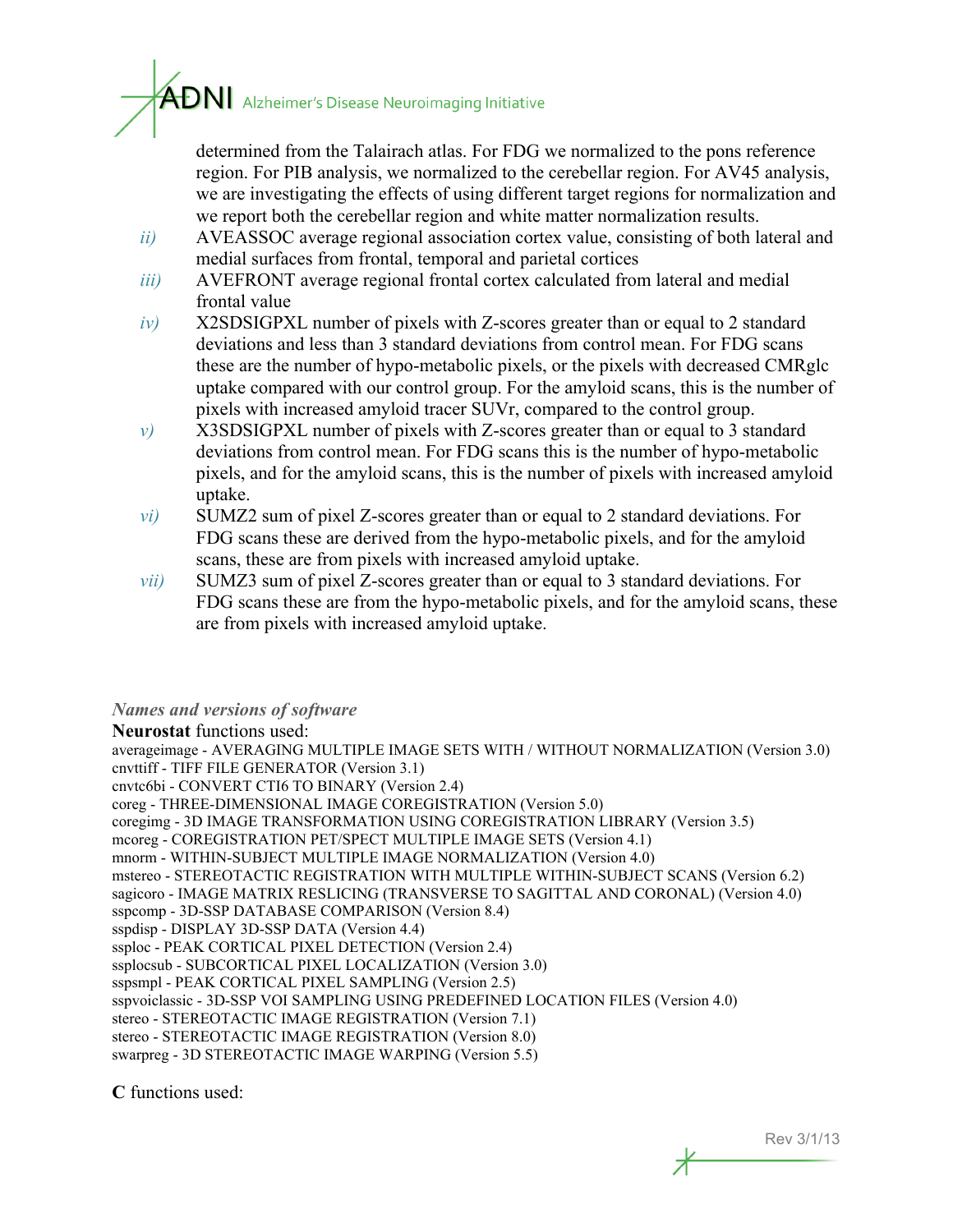$\mathbf{A}\mathbf{D}\mathbf{N}$  Alzheimer's Disease Neuroimaging Initiative

XCode version 3.0 SumZ – v Feb 27-2012 CountZScores – v Feb 27-2012

Statistical packages used: R version 2.15.2 (2012-10-26) -- "Trick or Treat" removeOutliersFile.r – v Feb13-2013

IDL Version 6.2, Mac OS X (darwin ppc m32). (c) 2005

#### **Version Information**

This document supersedes our previous uploaded documents: ADNI\_UUCACIR\_Methods.docx, ADNI\_UUCACIR\_NumericSummaries-3-5-2012.csv, and ADNI\_UUCACIR\_Datadict-3-5-2012.csv dated 3-5-2012. Specific changes in our methods are summarized in this section. We have added statistical Zscores to the amyloid PET processing and updated our numeric summary values to reflect this additional information. The changes are:

- i) The numeric summary AVEPONS has been changed to AVEREF to reflect the target region used for normalization in both FDG and amyloid PET images. The average value of the right and left hemispheric reference regions used for normalization is recorded here.
- ii) The REFREGION field states the reference region used for normalization, recorded in AVEREF. It includes CBL = cerebellum,  $PNS = pons$ ,  $WM = white$  matter.
- iii) We created new control groups for comparison for AV45 and PIB scans. The REFCTRLPOP options are: NORMHR27SM4\_4, 117CORE\_AV45\_cbl, 128CORE\_AV45\_wm, 11CORE\_PIB\_cbl

#### Dataset Information

This methods document applies to the following dataset(s) available from the ADNI repository:

| <b>Dataset Name</b>       | <b>Date Submitted</b> |
|---------------------------|-----------------------|
| <b>UUtah-PET Analysis</b> | March 2013            |

#### **References**

1. Minoshima S, Frey KA, Koeppe RA, Foster NL, Kuhl DE. A diagnostic approach in Alzheimer's disease using three-dimensional stereotactic surface projections of fluorine-18-FDG PET. J Nucl Med 1995; 36:1238-48.

2. Aizenstein HJ, Nebes RD, Saxton JA, Price JC, Mathis CA, Tsopelas ND, Ziolko SK, James JA, Snitz BE, Houck PR, Bi W, Cohen AD, Lopresti BJ, DeKosky ST, Halligan EM, Klunk WE.